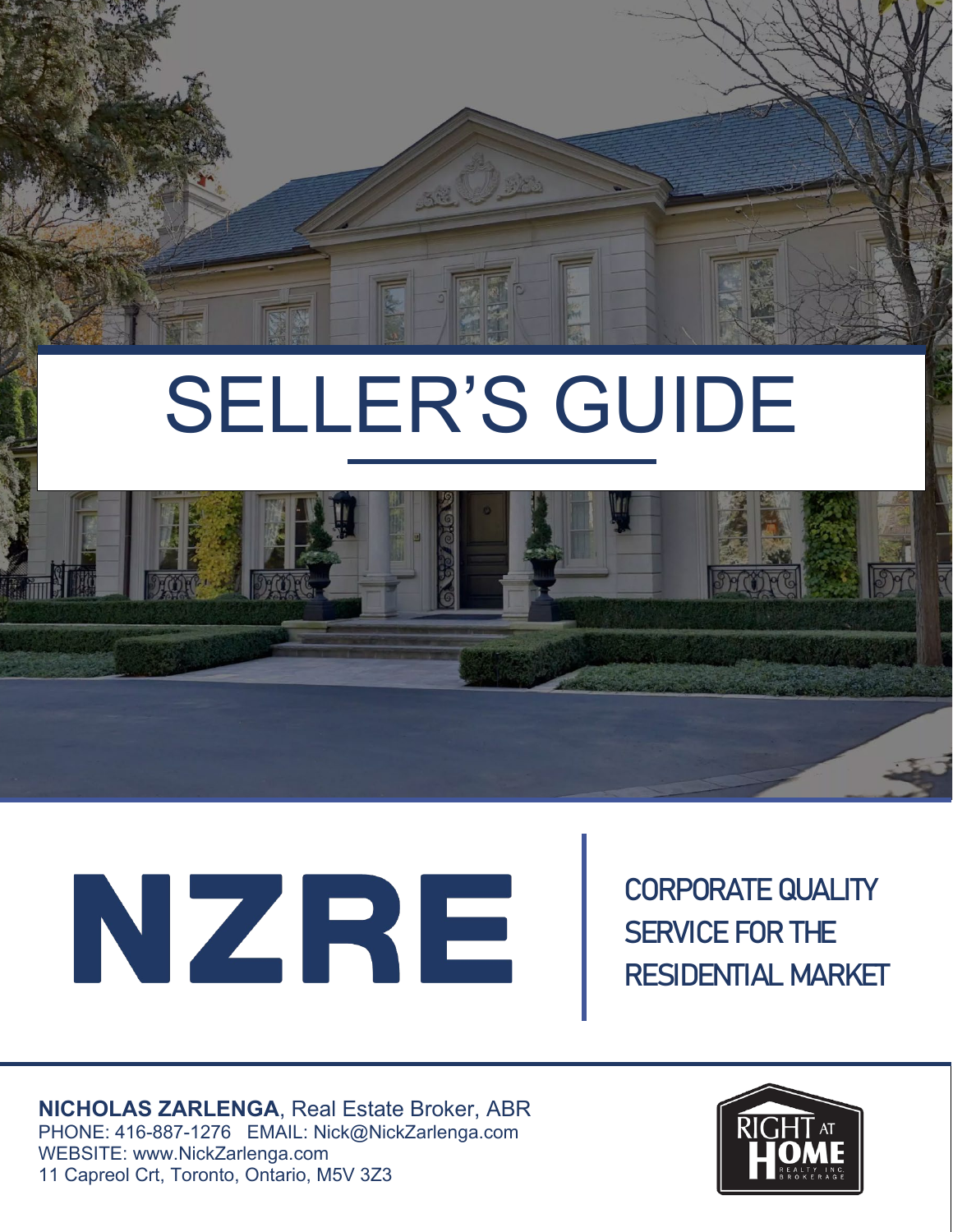## ENOUGH ABOUT ME.

#### **Let's talk about you.**

If we're going to work together, we really should like each other. That's a fact in this business. Real estate balances huge financial commitment with highly personal realities. When you buy a home, you define your lifestyle; you choose the school you children will go to; you draw a square on the ground and call it "yours."

For me to effectively help you arrive at that finality, we have to be comfortable with each other. They are very often disappointing parts of the process, but in each case, those downs were followed by the exhilaration and satisfaction that comes along with having your offer accepted and getting the keys to your new house.

For my part, I play a key role in getting you there. My ability to do so is grounded in my experience, my approach, and my processes, and it is characterized by my attitude and disposition. I am genuinely interested in the happiness of all my clients, and my goal really is your lasting satisfaction.



I am genuinely interested in the happiness of all my clients, and my goal really is your lasting satisfaction.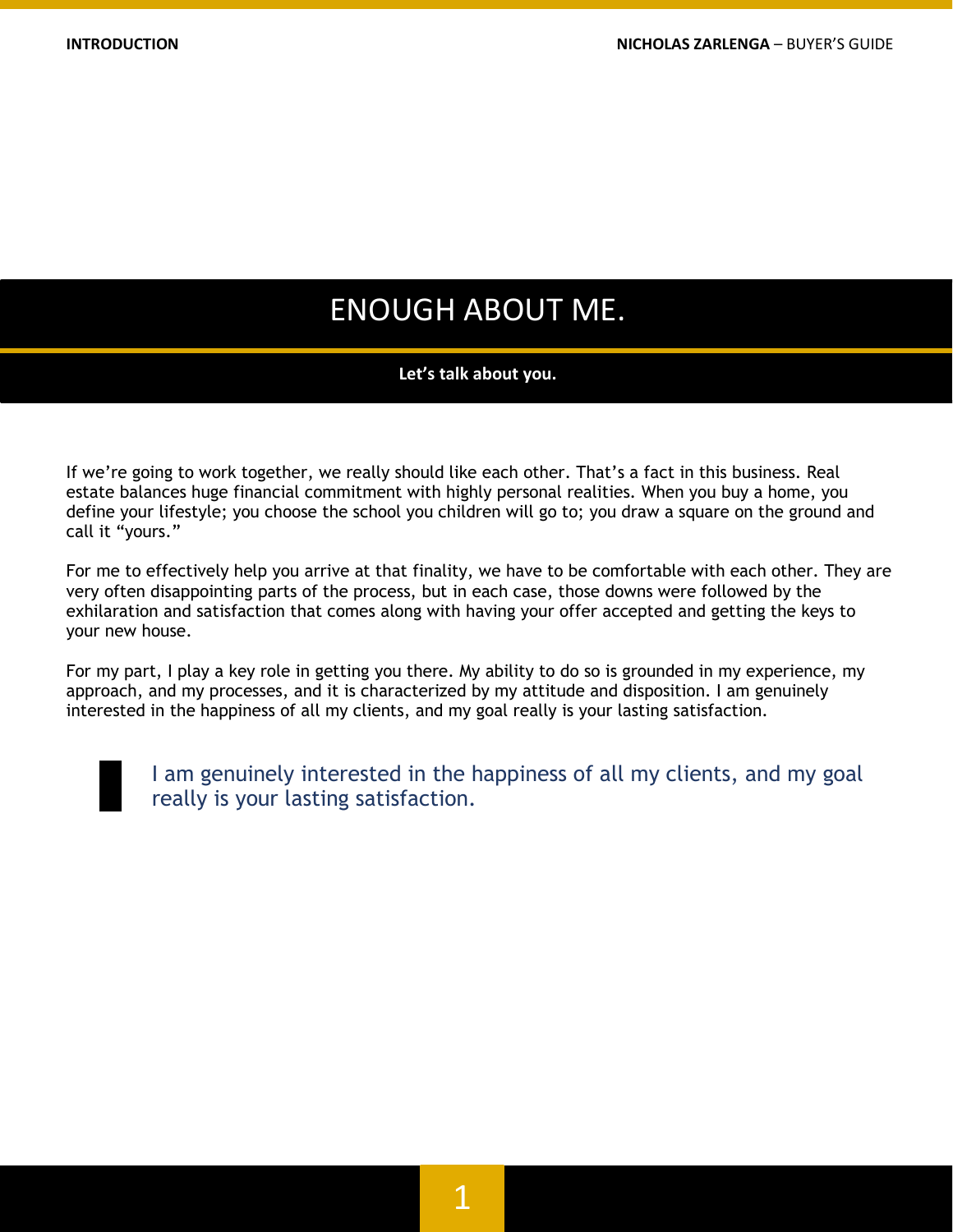## A TEAM APPROACH.

#### **You, me and the rest of the team.**

With the huge list of details involved in finding and buying house, it literally pays to choose a real estate agent that you can count on and relate to.

I've helped my clients find and purchase houses and condos in North Toronto for over 25 years, and in that time they have always appreciated the balance of professionalism and approachability that I bring to the table.

> As well, I believe in surrounding myself with people who are good at what they do. It's why I'm confident in the promises that I make. Together, we're a team.

From buttoned-down administrative support, to financial and legal support, to a network of marketing professionals, the people I work with have proven their value, dedication, and reliability.

For my clients, that means very few bumps in the overall experience. It means knowing that when I say that something will be done, you can expect it to be done; it means that when you need help or assistance, the support will be there; it means fewer delays in the process, simply because we have people working in our offices who can take on whatever detail or vital step needs to be attended to.

Finally, it means knowing that when you have a question that needs to be answered or something that needs to be done, there will be someone here to speak with you, to listen to you, to respond and to do something.

I like working with that kind of backup because it makes things run smoothly and it brings solutions to my clients.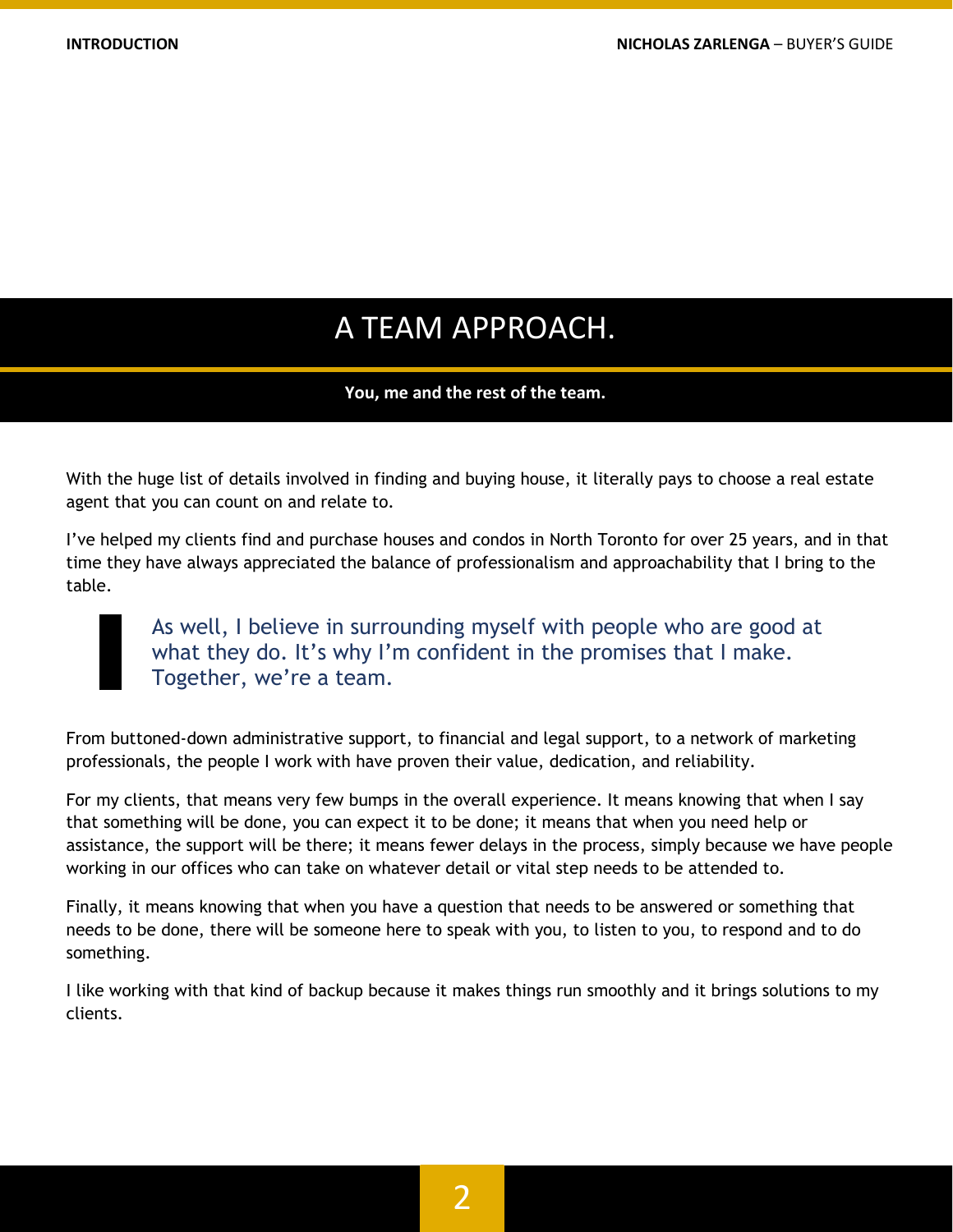## HOW CAN I HELP YOU?

#### **Let's get this show on the road.**

More than anything else, choosing an agent to help you find the house that you'll come to think of as your home means finding a partner who listens to you, understands you and acts in your interests. To me, the most interesting thing about this relationship is that you won't be the one who pays me. My services in this end of the business are actually covered by the seller.

#### That means affordability is not part of the equation in choosing me.

Instead, you can look at how I work, what I do, and whether we feel comfortable together. That being said, there are some specific things you can expect form me that will help us in your search, selection, and negotiation, all of which will lead you to the house you're looking for.

#### **I WILL:**

- $\triangledown$  Provide you with a customized buyer's pre-purchase information guide.
- Meet with you to determine your needs, wants, and wildest expectations.
- **E** Ensure you are financially pre-qualified with the best possible rates and terms, through our inhouse Mortgage
- $\overline{\mathbb{Z}}$  Broker or your lending institution.
- Educate and advise you as to whether it would be best to buy or sell first, given the current market conditions.
- **Example FINTRAC** (Financial Transactions and Reports Analysis Centre of Canada) compliance.
- $\overline{\mathbb{Z}}$  Explain agency agreements in detail.
- $\overline{\mathbb{Z}}$  Execute the Buyer Representation Agreement.
- **P** Provide you with information regarding real estate activity in your preferred neighbourhoods.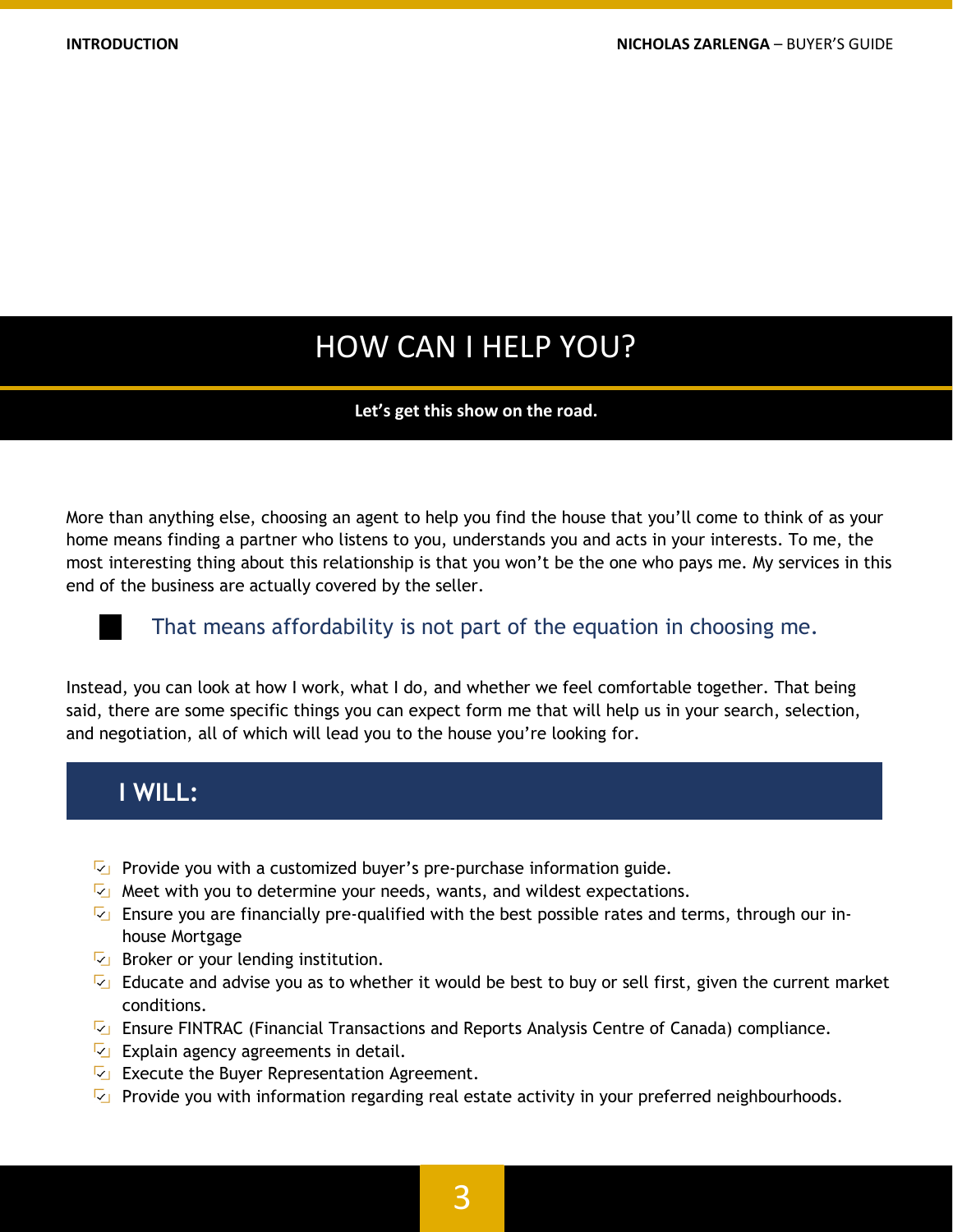- Immediately notify you of new listings that line up with your wish list.
- $\nabla$  Personally preview new listings to see if they might be right for you.
- $\triangledown$  Schedule viewings of prospective properties in a way that makes sense, gives you the best options, and keeps
- $\overline{V}$  you in the right position to make strong offers.
- $\overline{Q}$  Encourage you to give me detailed feedback and keep our efforts focused.
- Prepare a Comparative Market Analysis for the subject property of interest.
- $\triangledown$  Educate and advise you on an offering strategy based on current market values in order to achieve the best results.
- $\overline{\mathbb{Z}}$  Discuss possible scenarios and outcomes of the process.
- $\overline{V}$  Draw up the Offer and ensure its accuracy.
- $\triangledown$  Professionally negotiate the best possible purchase terms for you.
- $\overline{V}$  Encourage and coach the Sellers' agent, if necessary.
- $\triangledown$  Arrange home inspections, termite inspections or other qualifying services, when necessary.
- $\nabla$  Request a status certificate, when necessary.
- $\sqrt{2}$  Arrange renovation quotes from our in-house builder/contractor.
- $\overline{\mathbb{Z}}$  Explain and clarify the Agreement of Purchase and Sale.
- $\triangledown$  Discuss Land Transfer Tax, legal, and moving costs and any other ancillary purchase costs with you.
- **E** Ensure any conditions or amendments are fulfilled and executed in the allotted time frame.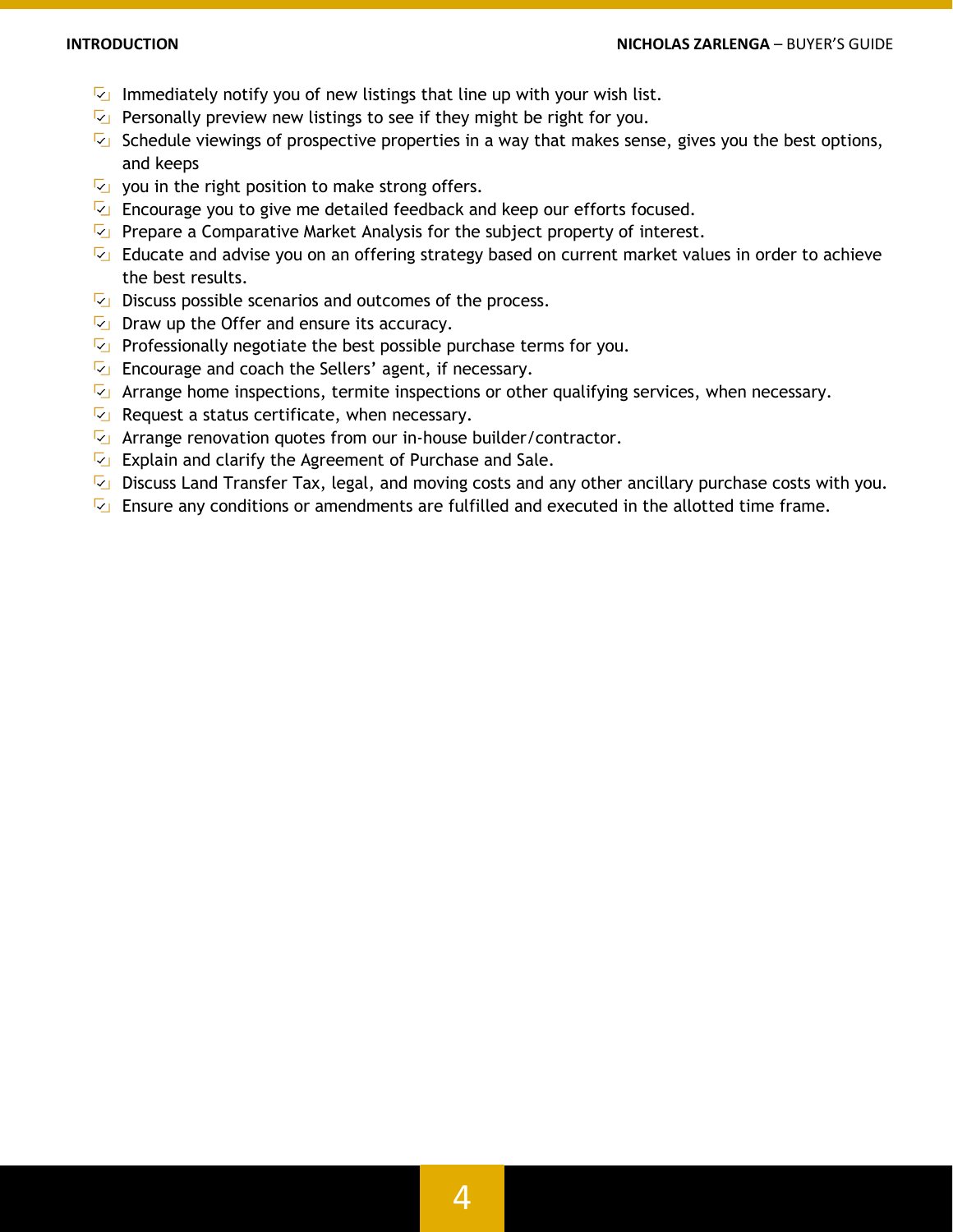## FIRST THINGS FIRST.

#### **Understanding your buying power.**

The only way to start an effective house search is with a professionally provided statement of your financial resources.

It makes sense, because there is really no point in looking at houses that are beyond your reach.

On the other hand, there are almost always options out there. My job is to work with an understanding of your resources, to give you a full tour of your options, to help you make a decision, and an offer and to negotiate the agreement that will get you the set of keys you've always wanted.

You can get pre-approval through your lending institution or through a mortgage broker. We have a very good mortgage broker in-house, and I would be happy to set up a meeting for you.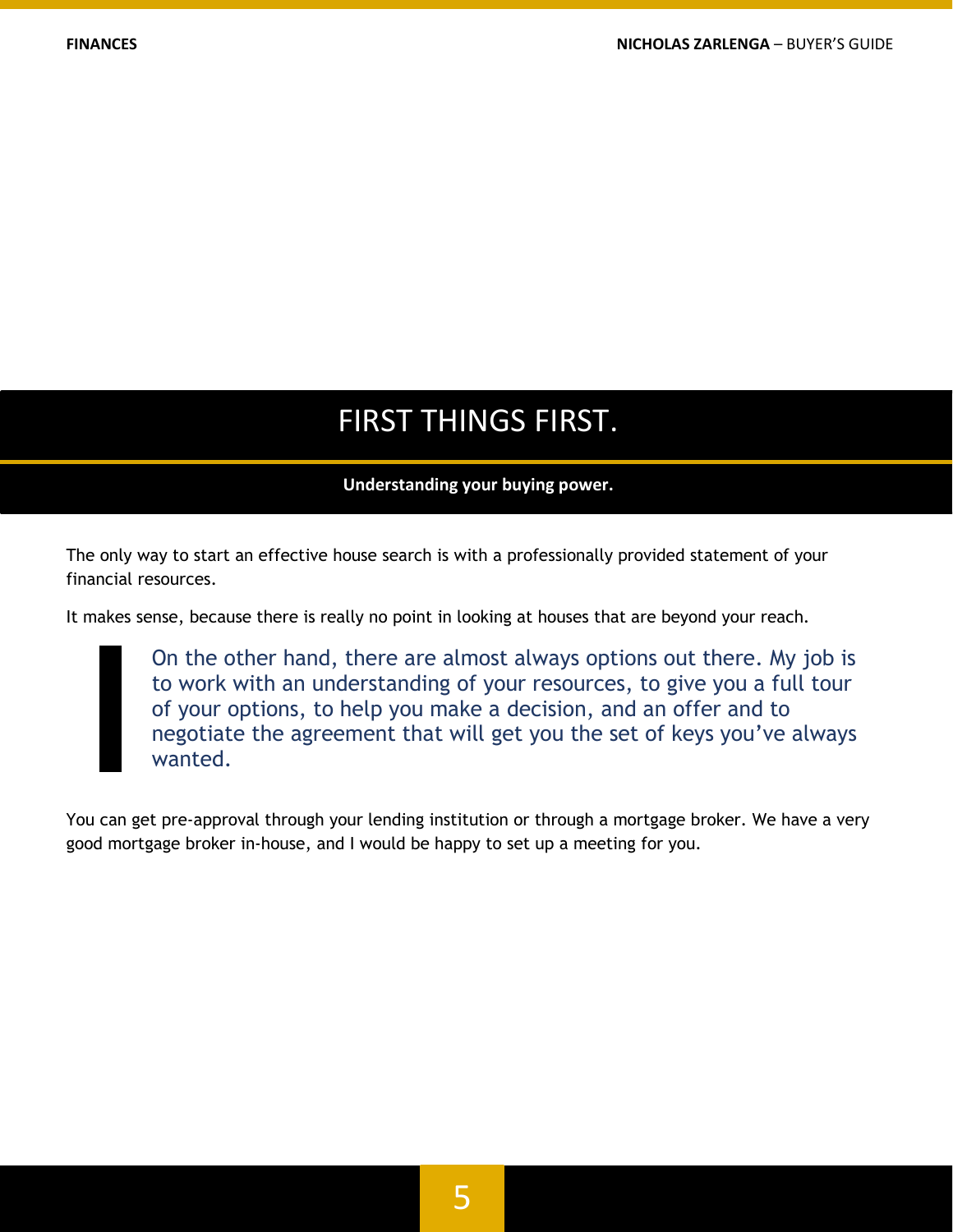## THE IDEAL HOME.

#### **The way you imagine living.**

Everyone has their own idea what "home" should look like and feel like. Sometimes, within one family, a couple can have very different ideas. That's why it pays to take the time to understand what you want, and what specifically you are looking for.

I can help with that, just through a conversation. The truth is, even with a strong sense of what you're looking for, you will only be able to buy a house that is for sale. The market might include a place that is absolutely perfect, or it might ask you to compromise a bit. Very often, it offers opportunities that take you completely by surprise (I wish I could count the number of times I've seen clients fall in love with places that were very different from what they originally had in mind.)



In my experience, the path from the home of your imagination to the home you buy usually leads you to the home of your dreams.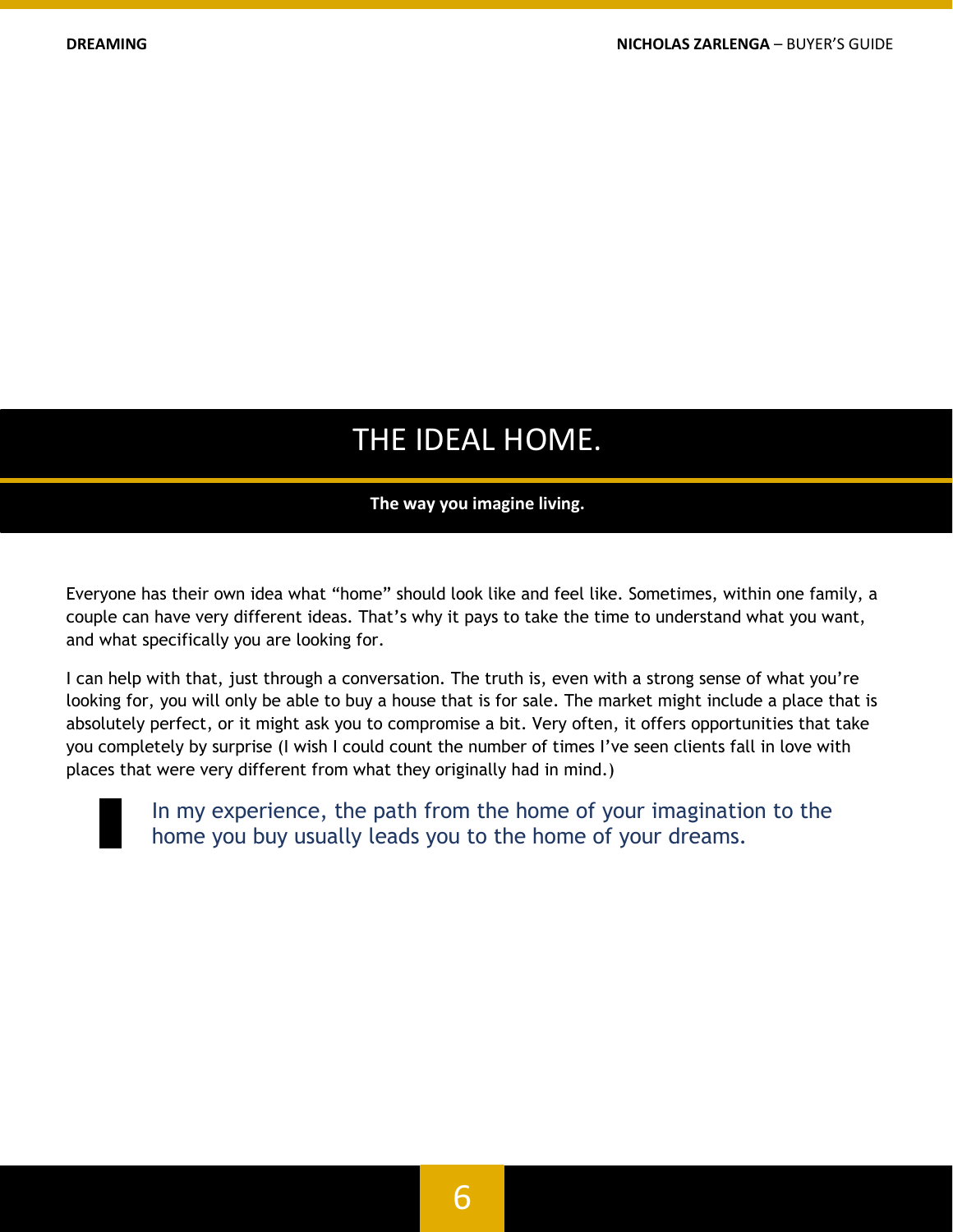## YOUR WISH LIST.

#### Let's get this show started.

A great first step towards getting the home you want is to list the features and details that you think will make the most difference. It will take a bit of time and more than a few iterations, but a definitive list of what you are actually looking for, with an understanding of which details are important and why, will really help hone the search.

I know the market, and I know what's out there. Your wish list gives me a solid set of parameters to start looking. So let's start by making an actual list of your thoughts on the ideal house. You'll want to include everything, from location and the kind of house you want, to details about bathrooms and closets and basements and garages; include neighbourhood considerations and anything else you can think of as well.

Then order them by priority. What's more important to you, for instance, proximity to a dog walking park or TTC access? A fully finished basement or a main floor powder room?

| <b>ITEM</b> | PRIORITY |
|-------------|----------|
|             |          |
|             |          |
|             |          |
|             |          |
|             |          |
|             |          |
|             |          |
|             |          |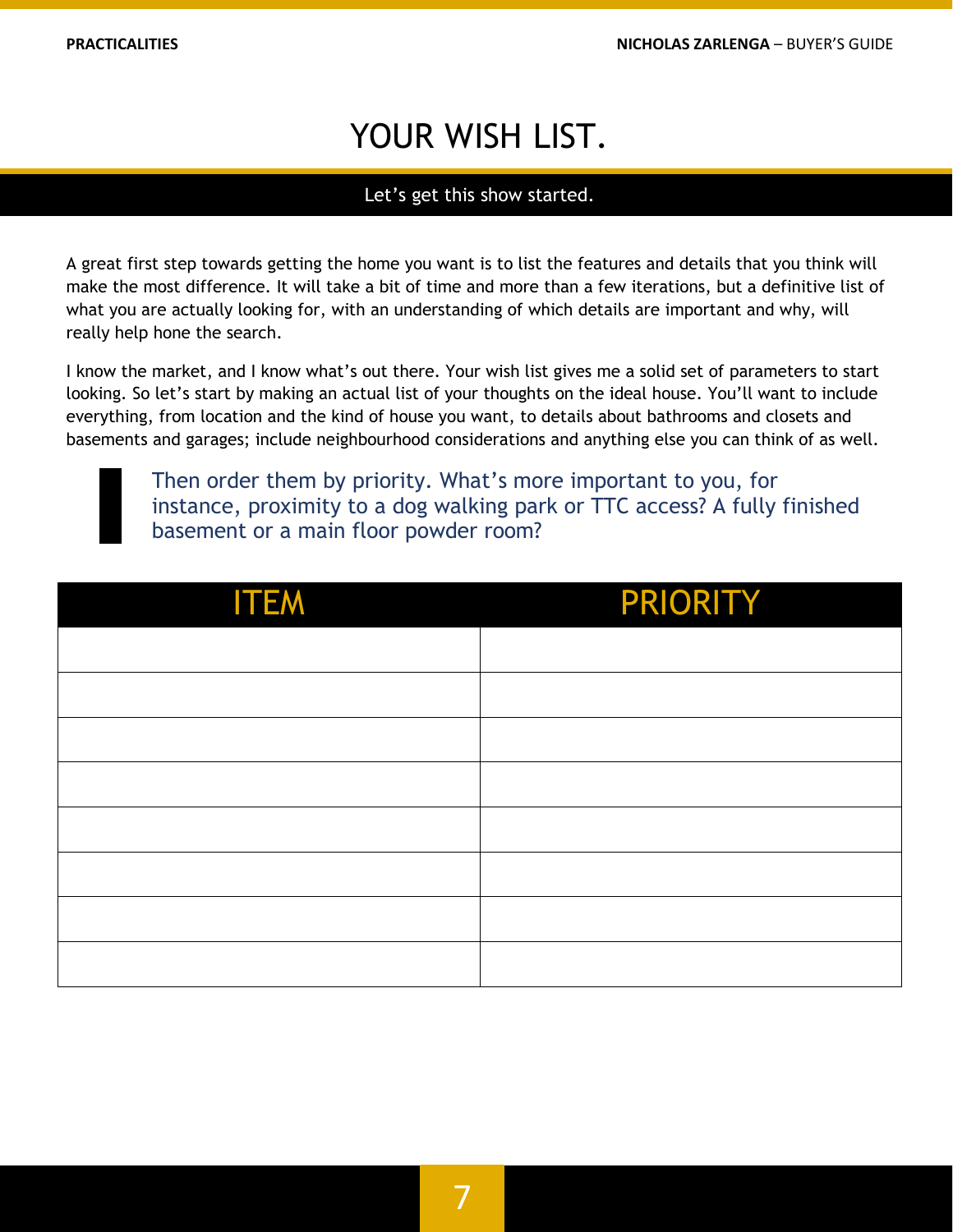## RELEASE THE HOUNDS

#### We're going on a house hunt.

Armed with your wish list and a solid understanding of who you are and what's likely to make you happy, my job is to present you with options. How many? As many as you feel comfortable looking at. There are some things to keep in mind as we go forward:

The neighbourhood matters more to some people to others, but you have to see it as the greater context for the house you choose. This is particularly true when looking at local schools, but also when considering access to shopping, green space, and local amenities. It pays to know what you're looking for in a neighbourhood, even before you even consider the houses that may be available in it.

Once you've decided where to look, it's good to know how to look at the houses you're considering. I encourage my clients to "kick the tires" of the homes we look at, because it pays to explore on the basis of impressions. Also, everybody has his or her own habits, quirks, and pet peeves. A drawer that sticks, for instance, could be completely unimportant to one buyer, but an absolute "must fix" to another. Some buyers might take a sticking drawer as a sign of the age of the house and a lack of care, and let it put them off. To others, that might seem like a strange thing to be hung up on. Both points of view can be right; it just depends on who you are.



#### The point is, choosing a home usually includes a lot of options, a lot of details, and a daunting breadth of considerations.

I recommend keeping a list of impressions and questions on each property you view. It's easy to start mixing the details of numerous places up in your head when you simply try to remember all the houses you've seen. It's also a good idea to take a picture of the front door and house number, then a series of pictures of the things you notice most (good and bad) about the houses you look at. Then when you review the pictures later, you can point to specific details throughout your discussions.

| <b>ADDRESS</b> | <b>NOTE</b> |
|----------------|-------------|
|                |             |
|                |             |
|                |             |
|                |             |
|                |             |
|                |             |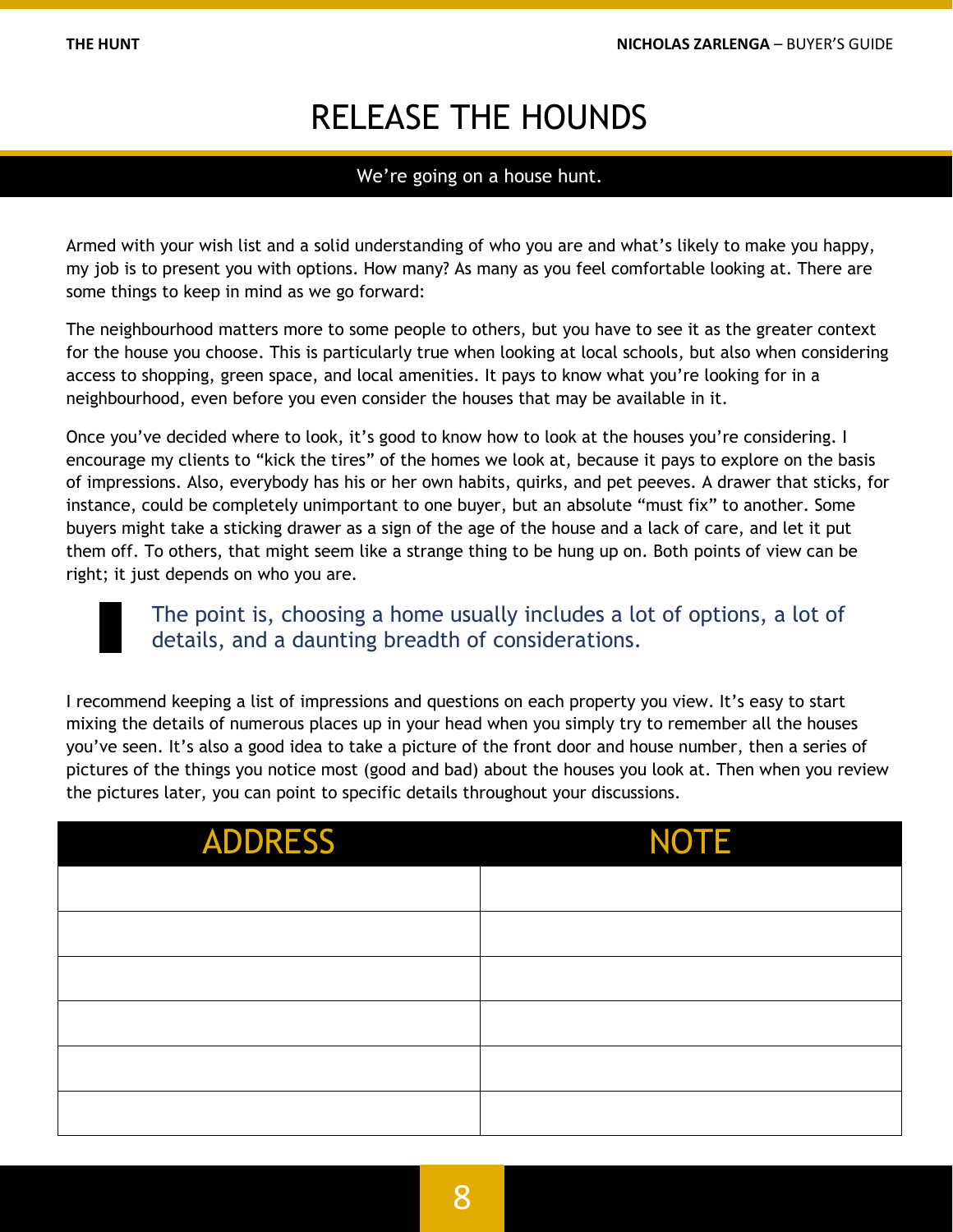## BRASS TACKS.

#### Making an offer.

Making the offer is where my experience and skills most noticeably come into play.

The harsh reality of home buying is that not every offer is accepted. It is actually quite common for buyers to have to make offers on a number of houses before they get themselves a house.

### **THERE ARE A COUPLE OF THINGS THAT I THINK ARE IMPORTANT TO KNOW AND REMEMBER:**

#### *First:*

You will only remember the house you buy. The houses you tried to buy will stop being important to you as soon as you make an offer that is accepted.

#### *Second:*

There are skills and tactics that can increase the chances of having your offer accepted. I've had sellers accept a lower offer from me just from the confidence I've created in my clients' seriousness and commitment. Sometimes, just having a certified cheque in-hand can make all the difference.

What you have to keep in mind is that the offer is about more than money; it's about confidence and nuance. Understanding where influence can be exerted to your advantage is a matter of instinct and experience. There's no two ways around the fact that it is as nerve-wracking as it is exciting. Exhilaration can turn into disappointment and despair can become elation with little to no notice at all.



Just remember, at the end of the process, you'll be pretty much exactly where you want to be. That's a promise.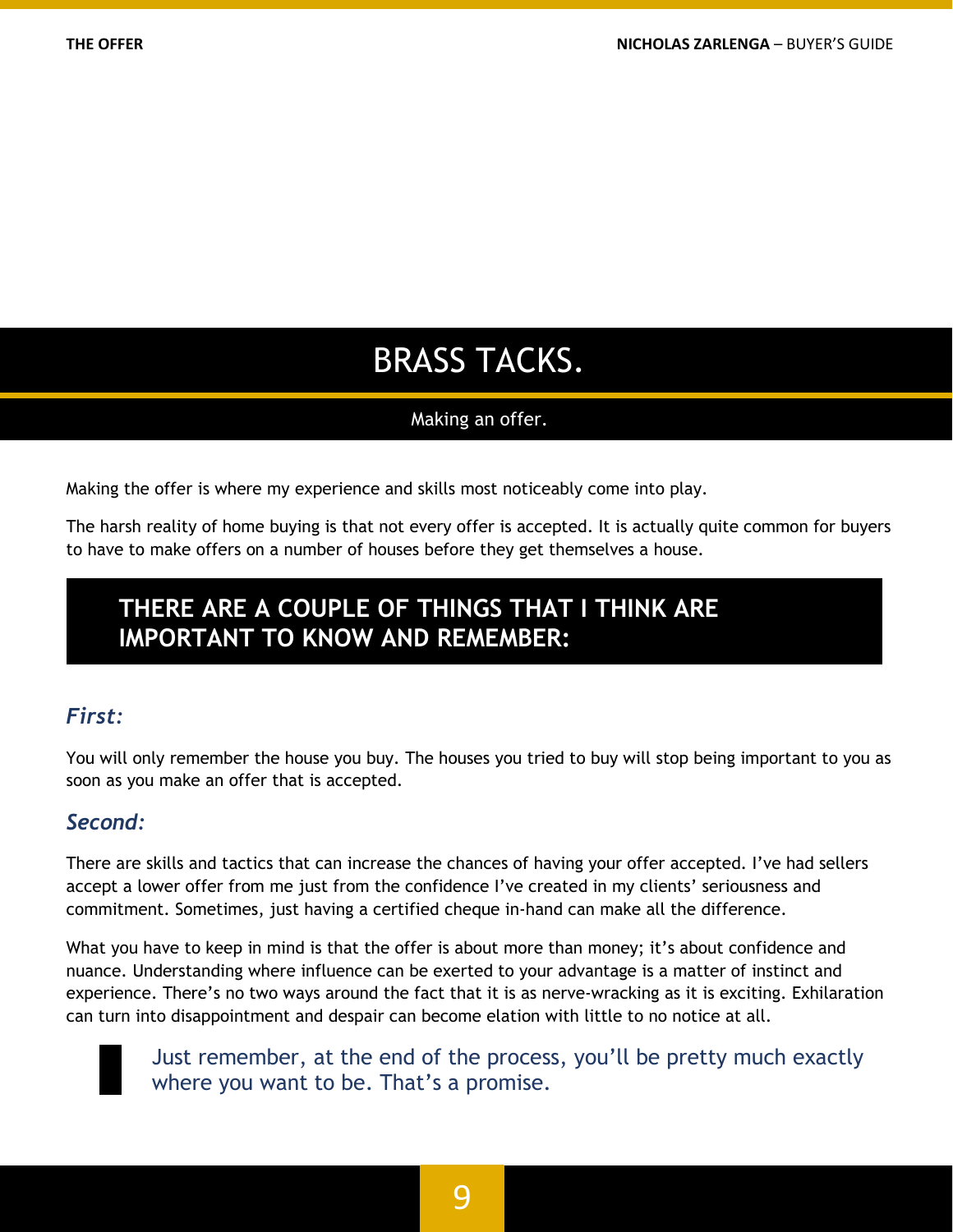## GETTING DOWN TO IT.

#### The way you imagine living.

I like to remind my clients that negotiating is not about winning; it's about agreeing. There is not actually a lot for you to do throughout the negotiating period other than to keep calm and clear. Both are important, as emotions and excitement often run high at this point.



You have to stay calm because, as much as possible, emotions should not come into play here.

It is up to the seller to accept your offer, reject it, or make a counter offer. On both sides, decisions have to be made about what will be acceptable or not and what might be more acceptable instead. Sometimes the differences can create a lot of back-and-forth. In the end, the goal is to reach an agreement that makes both of you happy.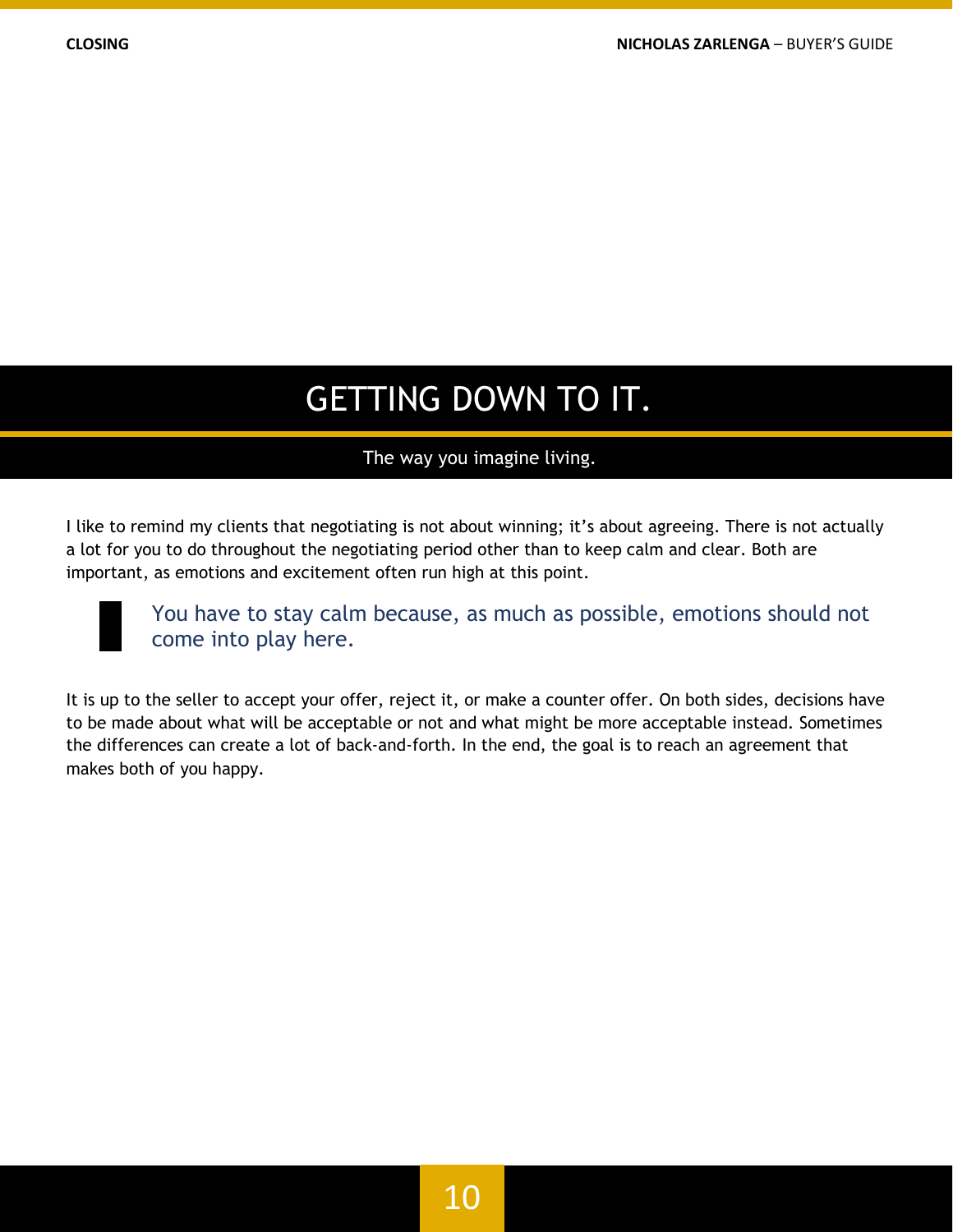## ALMOST THERE.

#### Closing the deal means meeting the terms.

In order for a deal to go through, the people who have made the agreement have to fulfill its terms. In reality, sometimes this does not happen. That's why it's important to make sure the deal you negotiate is workable in the first place, but it also requires some diligence after the deal is signed.

Often, sales are conditional on inspections. Some inspectors are better than others, and it pays to have an expert you trust. There are any number of things your inspector could find, some of which you should be prepared to accept, some that might lead to a required change or price adjustment, and some that might leave you shaking your head and walking away from the deal.



It is important to note that being pre-approved for a mortgage it doesn't mean that the lender will agree that what you've offered lines up with the value of the house. They'll have an appraiser come around too.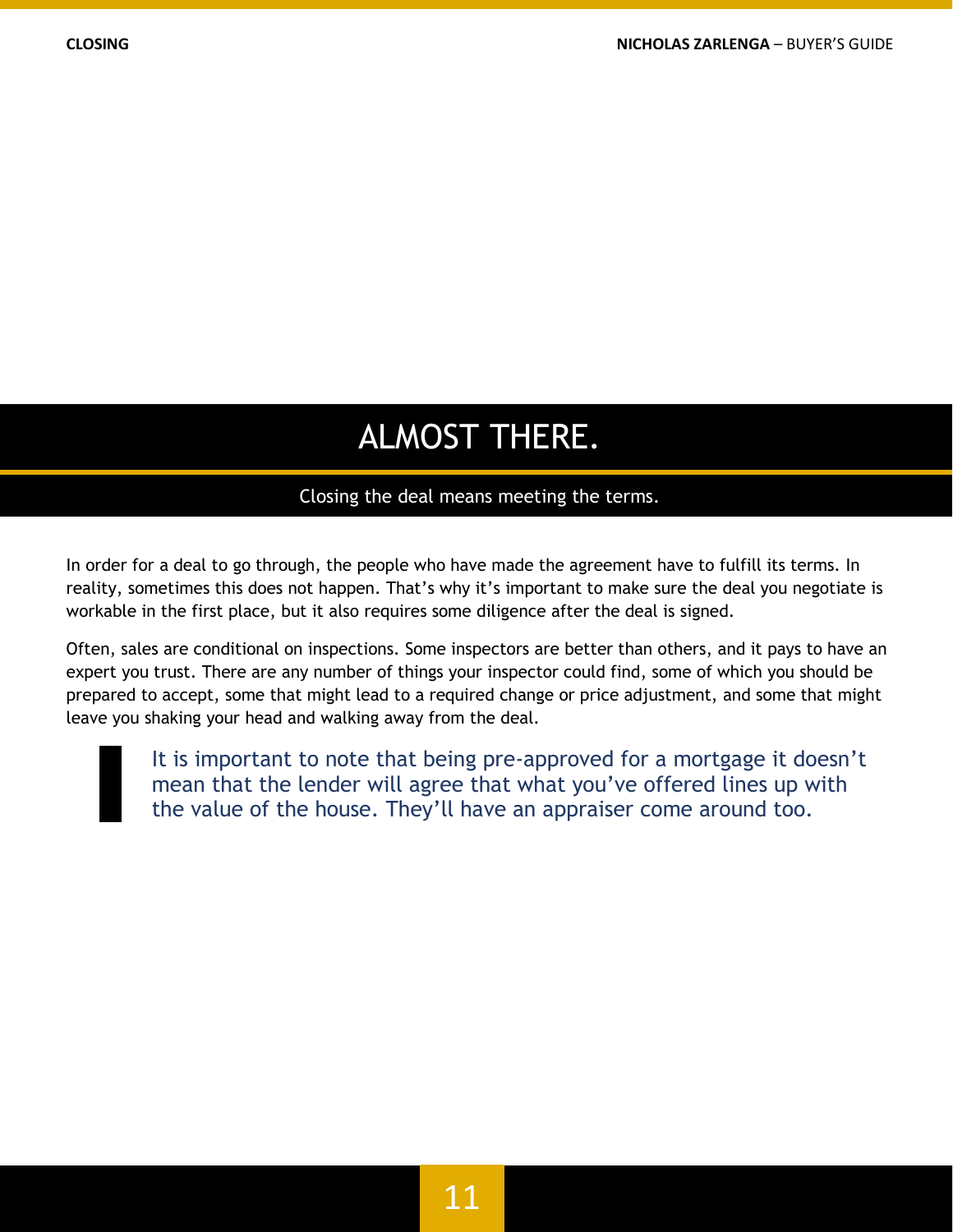## DETAILS, DETAILS, DETAILS.

#### Stuff you'll need to know.

Of course there are more financial requirements to buying a house than just paying for it. There are always the inevitable fees and taxes.

## **HERE'S WHAT YOU SHOULD EXPECT**

#### **LEGAL FEES:**

Lawyers' fees vary. They may negotiate their fees and will provide individual quotes when requested.

#### **DISBURSEMENTS:**

When your lawyer closes your deal, they will charge you back for a variety of expenses incurred. Such costs include fees for registering the deed and mortgage, building and tax certificates, hydro and water status reports, etc.

#### **<u><b>ADJUSTMENTS:**</u>

On a prorate basis, the lawyer will apportion the following expenses as of the date of completion: taxes, oil, common expenses (condo), and water (if metered)

#### **E HST ON CMHC PREMIUM:**

Although CMHC insurance premium may be added to your mortgage, the Ontario and Federal Government charges 13% HST on the premium. This is payable upon closing.

#### **DISCHARGE PENALTIES:**

If you are selling a property, there may be penalties charged by your lender.

#### **VSURVEY:**

You may want a new survey for your property. They generally start at about \$1,000. The price goes up depending on the size and configuration of the property.

#### **TITLE INSURANCE:**

Most mortgage lenders are prepared to accept title insurance instead of a survey. A Title Insurance policy costs about \$300-\$400 for most residential properties.

#### **PROPERTY INSPECTION REPORT:**

Before you buy a property, it is wise to have it inspected by a qualified professional property inspector. The cost will be \$400 and up depending upon the inspector and the size of the property.

#### **TERMITE INSPECTION REPORT:**

Before you buy a property, it may be useful to have it inspected by a qualified termite inspector (area depending). The cost will be approximately \$250 and up depending on the size of the property.

#### **MOVING COSTS:**

Moving costs vary depending upon the distance moved and the amount of possessions moved. Get multiple estimates prior to booking your mover.

## 12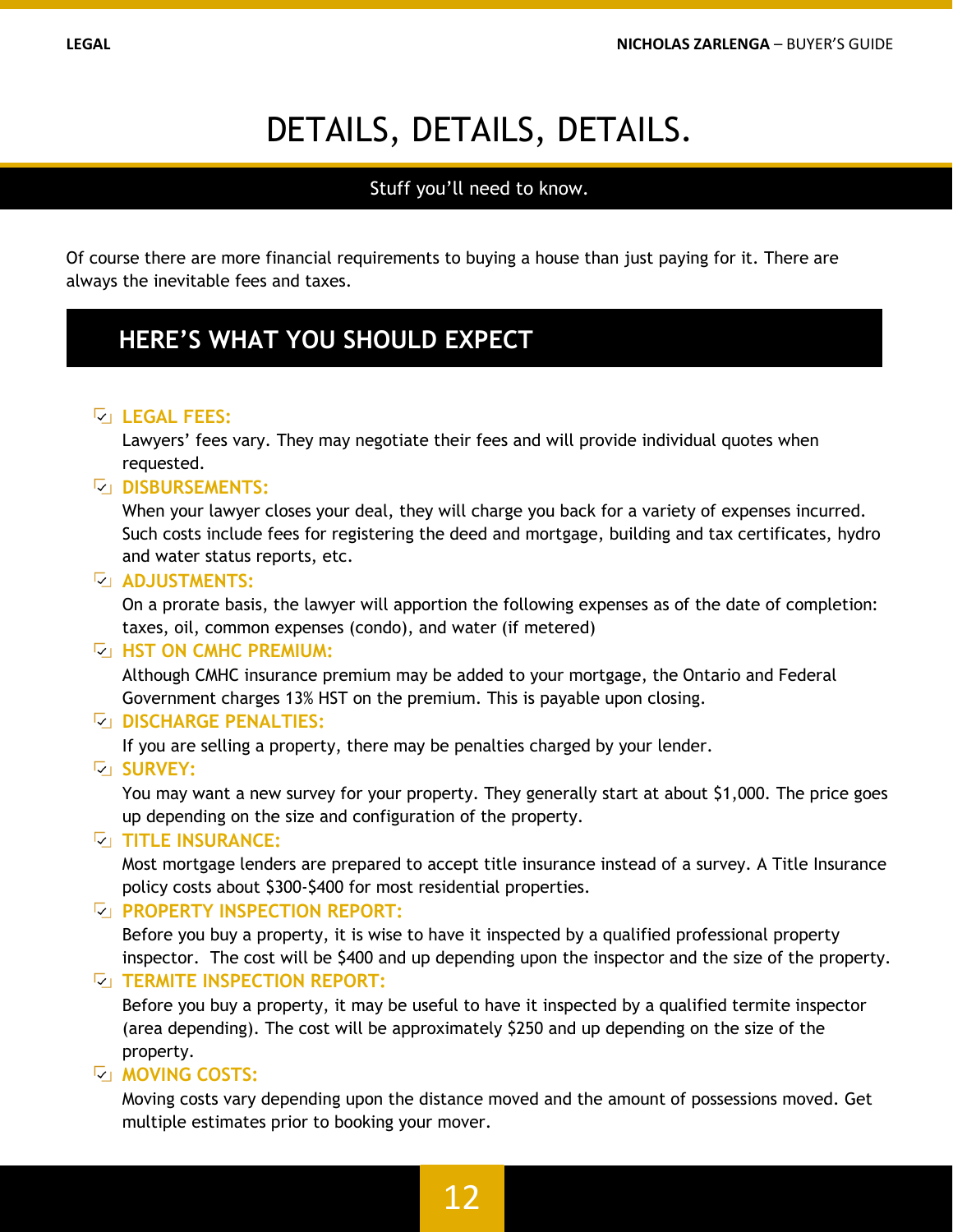## LAND TRANSFER TAX

If you're buying a residential home in Toronto, you have to pay BOTH the Ontario Land Transfer Tax, and the Toronto Land Transfer Tax. If you're a first time buyer, some of the taxes can be rebated.

## FIRST, HERE'S HOW TO CALCULATE THE TAXES:

## **ONTARIO LAND TRANSFER TAX CALCULATION**

 $0.5%$  of the first \$55,000 of the purchase price

- 1.0% of the next \$195,000 of the purchase price
- 1.5% of the next \$150,000 of the purchase price, and
- 2.0% of the balance of the purchase price (for residential properties).

The City of Toronto charges an additional Land Transfer Tax, which is about the same at the Ontario Provincial Land Transfer Tax.